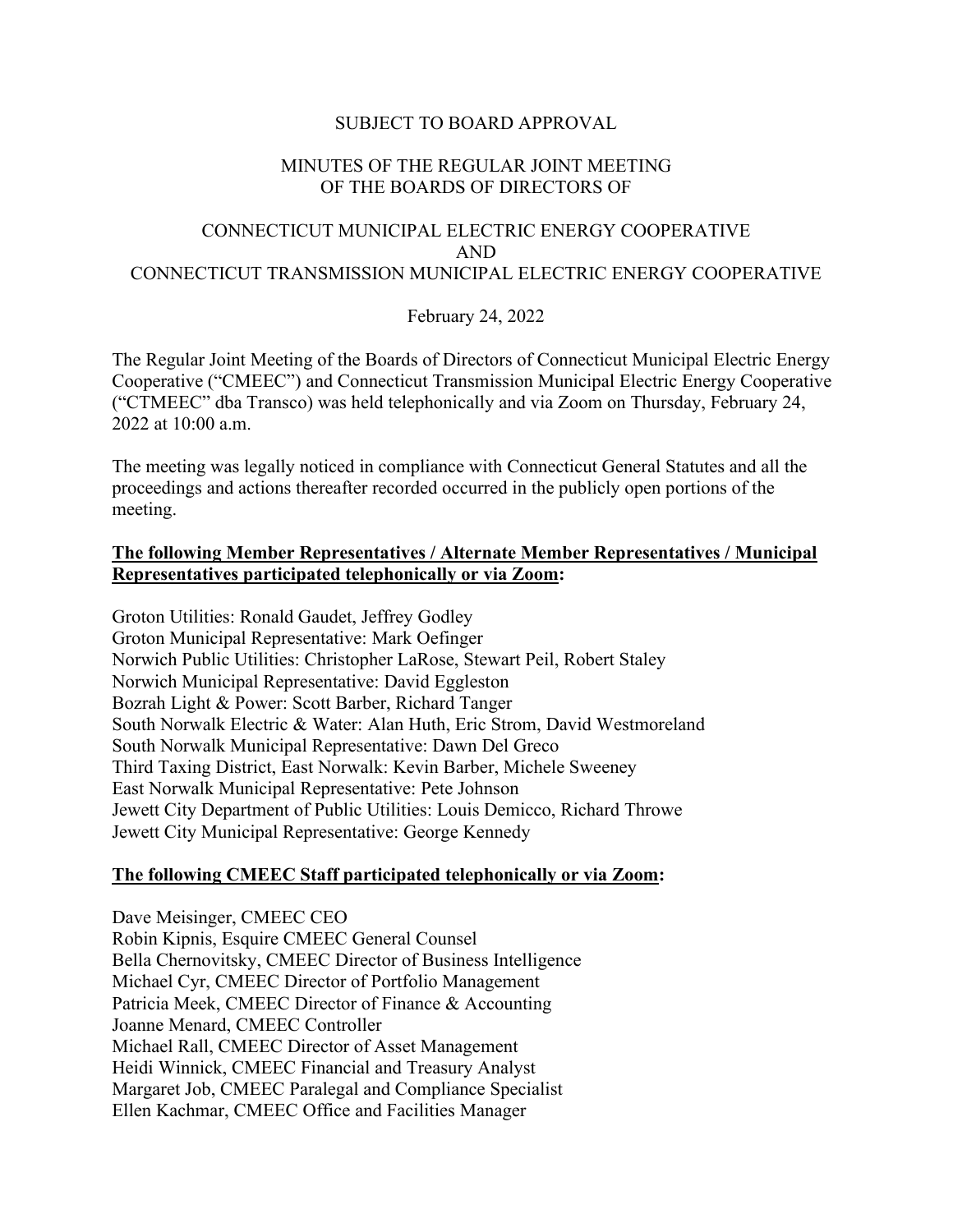# **Others participating telephonically or via Zoom:**

Brian Forshaw, Energy Market Advisors David Silverstone, Esquire, Municipal Electric Consumer Advocate

Ms. Job recorded.

Chair Kevin Barber called the meeting to order at 10:00 a.m. He stated for the record that today's meeting is being held telephonically and via Zoom. Chair Barber requested all participants mute their devices unless speaking to eliminate confusion and background noise. He requested that those present state their name and where they are from for clarity of the record.

#### **Specific Agenda Item**

## **A Public Comment Period**

No public comment was made.

## **B Conduct Roll Call / Voting Roster**

Ms. Job conducted roll call and identified the voting persons at today's meeting. Chair Barber confirmed a quorum was present.

# **C Approve the Minutes of the Regular January 27, 2022 Joint CMEEC and CTMEEC Boards of Directors' Meeting**

Norwich Municipal Representative David Eggleston noted that the attendance list on these minutes incorrectly identified him as a Groton Municipal Representative and requested the minutes be amended to correctly identify him as Norwich Municipal Representative.

**A motion was made by Municipal Representative Mark Oefinger, seconded by Member Representative Jeffrey Godley to Approve the Regular January 27, 2022 Joint CMEEC and CTMEEC Boards of Directors' Meeting as amended**.

#### **Motion passed unanimously. 22-02-01**

#### **D ISO New England Update**

Brian Forshaw, Energy Market Advisors, LLC, CMEEC's representative at ISO-NE, provided a status report on ISO-New England (ISO-NE) activities during 2021 and looking into 2022 that could impact CMEEC's members. His discussion covered future grid initiatives, including the future grid reliability study, proposed by NEPOOL and ISO-NE, and future grid pathways analysis. He stated that final reports for both initiatives are expected around the second quarter of 2022. Mr. Forshaw also discussed Forward Capacity Auction activities and developments, FERC Order 2222 and market enhancements for clean energy. His discussion of the market enhancements for clean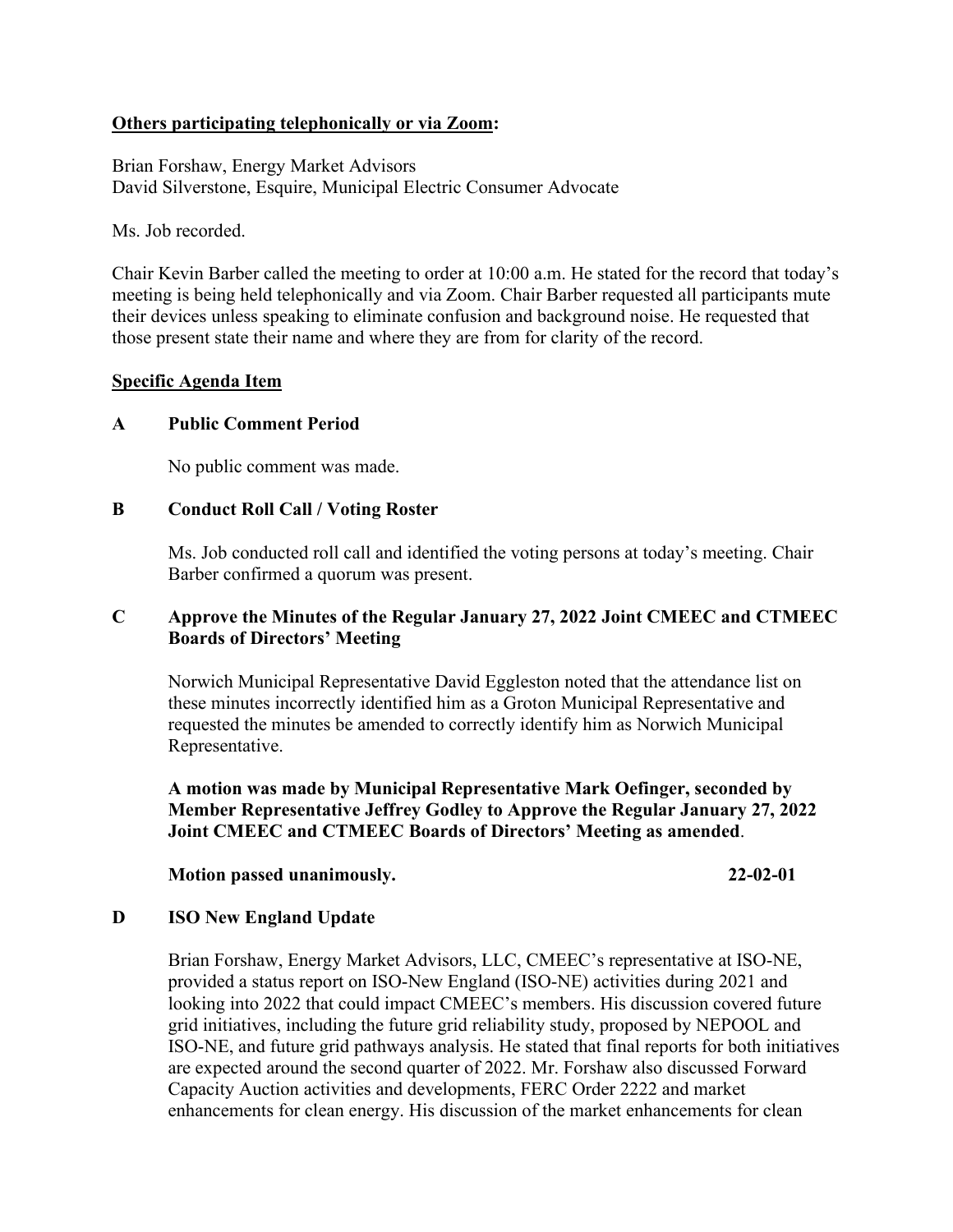energy transition included a look at the changes to Capacity Market qualifications requirements and Operating Reserve Market enhancements.

Mr. Forshaw discussed implications to CMEEC and MEUs associated with each of the topics reviewed while providing the Board the opportunity to ask questions and make comments along the way.

# **E January 2022 Objective Summary**

Mr. Meisinger explained that Customer Fulfillment All-In Cost TMR view came in \$12.00/MWh higher than budgeted for January, and with year-end projections now at approximately \$10.00 over budget. He stated that these results are largely due to the continued volatility in the energy and gas markets. Mr. Meisinger added that All-In Cost TMR View came in approximately \$62.00 below the LMP in January, so while we were above budget this month our Portfolio Management team nonetheless shielded us from significant additional wholesale market costs and volatility.

Regional Competitiveness came in better than the target and is currently expected to remain as such.

# **F January 2022 Project Portfolio Performance**

Mr. Rall provided a high-level review of the Projects stating that projects came in below budget for the month with the Subase Fuel Cell project being excluded. He stated that the biggest driver for this result was Transmission Project #1 which came in below budget due to the pool network peak load being lower than expected. Mr. Rall explained that MicroGen projected year end came in lower than budget due to fuel oil cost projected for the year being higher than what was budgeted when the budget was developed last year.

Mr. Rall further explained that Subase Fuel Cell continues to be separate on the report adding that the project is currently expected to be attain commercial operation by mid-May. He added that this project will continue to be separated on the report until it becomes commercially operational.

Discussion followed.

## **G January 2022 Energy Market Update**

Mr. Cyr provided a high-level overview of the Energy Market Analysis for January highlighting the results of the previous month and how they were impacted by Load, Energy Costs, Natural Gas Costs and Oil Costs.

Mr. Cyr then explained the mitigating actions taken recently and walked the Board through the other materials included in the Board Package highlighting Member Residual Costs for the month. He then discussed forward market prices stating that they are at an historically high level.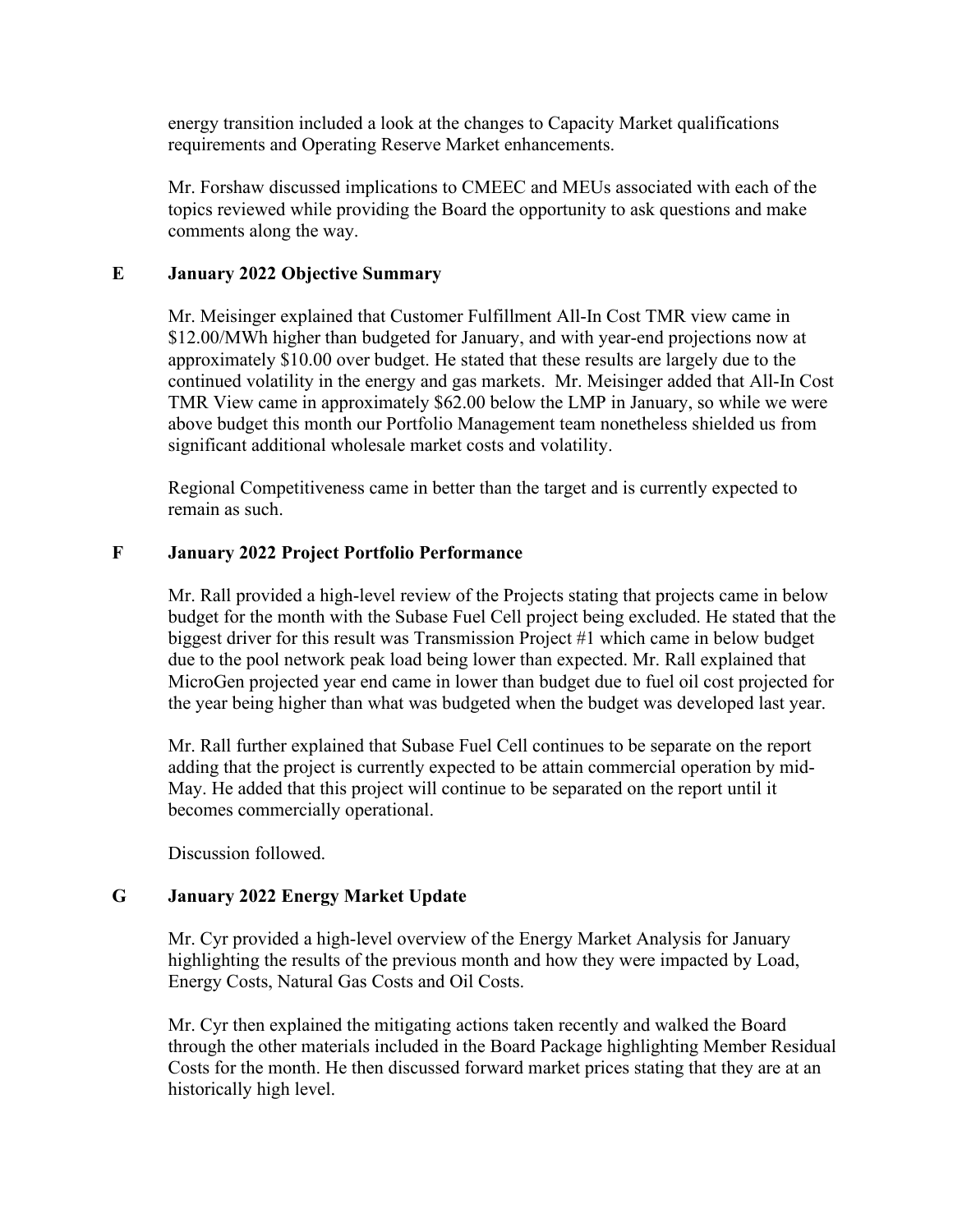# **H Ad Hoc CEO Performance and Compensation Committee Report**

Chair Barber, Chair of the Ad Hoc CEO Performance and Compensation Committee, stated that the Committee met several times over the past few weeks to conduct a CEO annual performance review and determine a reasonable incentive payment for 2021 CEO performance as contemplated by his employment agreement. He stated that the Committee agreed that it would recommend an incentive payment of \$41,500.00 for 2021 performance with a resolution before the Board today for approval.

**A motion was made by Municipal Representative Pete Johnson, seconded by Member Representative Richard Tanger, to Approve the Resolution Approving CEO Incentive Payment for 2021 Performance. Municipal Representative Oefinger opposed.**

## **Motion passed. 22-02-02**

## **I Legislative and Governmental Affairs Committee Report**

Member Representative Louis Demicco, Chair of the Legislative and Governmental Affairs Committee, stated that this Committee met on February 17, 2022. He stated that the Committee re-elected him to be Chair for 2022. The Committee received a report from Timothy Shea, Brown Rudnick, on the current legislative session which began on February 9, 2022. Member Representative Demicco also stated that the Committee conducted new Committee member onboarding and agreed that CMEEC staff would conduct a brief refresher and reminder to the Board on the CMEEC Lobbying Policy at the start of each legislative session and/or as part of each Board Onboarding session.

Ms. Kipnis added that Mr. Shea updated the Committee on where the Energy & Technology Committee of the Connecticut Legislature is focusing its efforts. She also added that CMEEC is watching for legislation that directly impacts CMEEC or the Members.

Ms. Kipnis further informed the Board that CMEEC is seeking to schedule remote meetings with congressional delegates at the end of March. CMEEC staff will keep the Board appraised of the meeting schedule and she encouraged them to consider participating in the meetings.

Mr. Meisinger added that testimony was filed on behalf of CMEEC yesterday in connection with Senate Bill 10 that was proposed by Governor Lamont and which, if passed as introduced, will codify his initiative for zero carbon emissions from the state's electric sector by 2040. All Board members received a copy of that testimony.

## **J MEU Roundtable**

The General Managers of the Members provided an update on Covid-19 related business practices currently being followed by their utilities and commissions.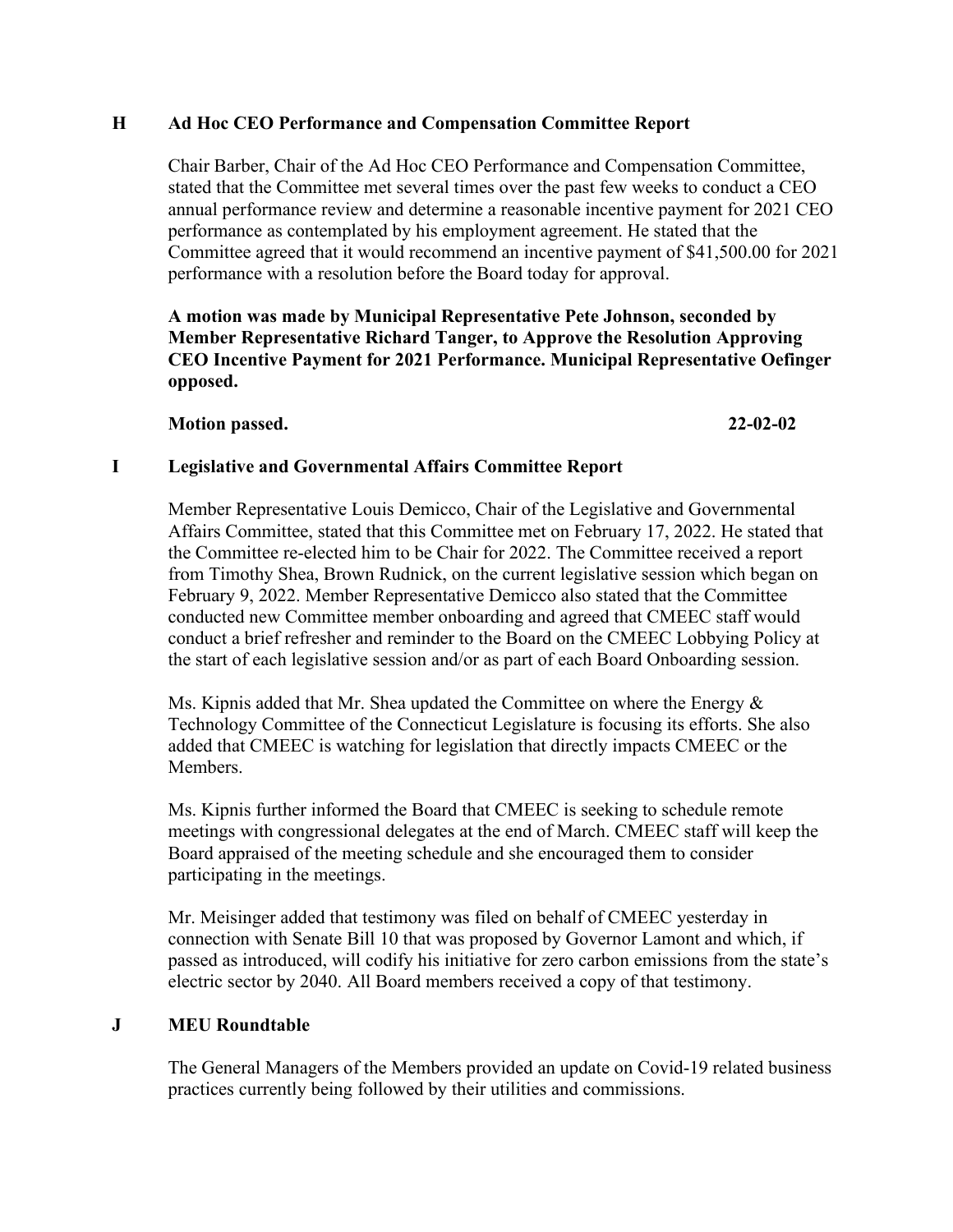## **K New Business**

## **Possible Vote to Approve the CMEEC Investment Policy**

Member Representative Christopher LaRose, Chair of the Budget & Finance Committee, explained that the Committee met on January 6, 2022 and reviewed the CMEEC Investment Policy along with other policies.

Ms. Meek explained that the Investment Policy was supposed to be brought to the January Board meeting however it was inadvertently left off that Agenda. She walked the Board through the proposed changes to the Investment Policy stating most changes were made for clarity and to codify actual investment practices. Ms. Meek also informed the Board that the additional policies provided to them in advance of today's meeting were included in the packet for their information. She explained that those policies are internal staff policies that do not require Board approval.

# **A motion was made by Member Representative LaRose, seconded by Municipal Representative Johnson to Approve the CMEEC Investment Policy.**

#### **Motion passed unanimously. 22-02-03**

#### **Establishment of Escrow Account for Pierce Proceeds**

Ms. Meek explained the proceeds from the sale of the Pierce Project, in order to preserve the tax-exempt status of the bonds, are required to be deposited into an Escrow Account to defease the CMEEC 2013 Series A Power Supply Revenue Bonds associated with the project. She stated that proceeds from that sale were deposited into this account on February 15, 2022, to defease a portion of the bonds maturing in 2032 and 2038.

# **FERC Order on Behind the Meter Generation**

Ms. Kipnis explained that in August 2020 she provided a report related to the ISO-Internal Market Monitor's quarterly report which stated that certain behind the meter generation was being excluded from monthly load reporting by market participants, potentially contrary to some interpretations of the ISO-NE transmission tariff. ISO-NE made a filing with FERC outlining certain changes to the tariff, which FERC recently accepted. The tariff codifies how behind the meter resources are treated to calculate regional network load.

Mr. Kipnis then provided a brief update on the mediation of the D&O policy coverage dispute.

Mr. Meisinger provided a brief update on the community solar garden dispute.

Mr. Meisinger then provided a brief update on the Subase project stating that the Navy agreed to extend the deadline for the fuel cell project until May 15, 2022. He further stated that the fuel cell developer agreed on a resolution surrounding payment for natural